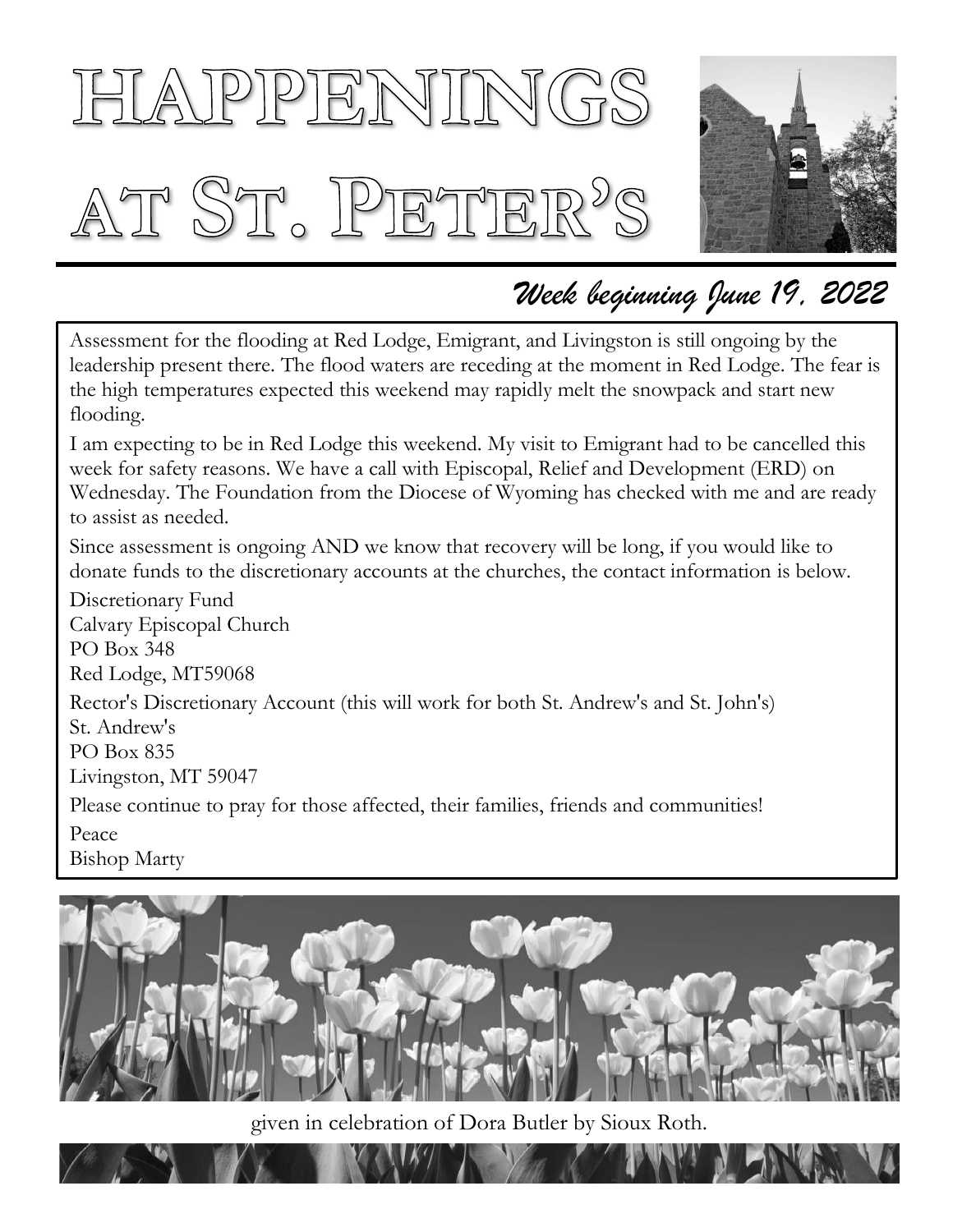| This Week at the Cathedral                             |                                    |
|--------------------------------------------------------|------------------------------------|
| Coffee hour after each service<br>Today                |                                    |
| Holy Eucharist, Rite I<br>$8:00$ am                    |                                    |
| $(in$ -person $\mathcal{O}$ virtual)                   |                                    |
| Holy Eucharist, Rite II<br>$10:15$ am                  |                                    |
| (in-person & virtual)                                  |                                    |
| Holy Eucharist at Touchmark<br>$2:00 \text{ pm}$       |                                    |
| Morning Prayer (virtual)<br>Mon-Sat<br>8:30 am         |                                    |
| <b>Cathedral Office Closed</b><br>Mon                  |                                    |
| Centering Prayer (virtual)<br>$12:00 \text{ pm}$       |                                    |
| $6:00$ pm<br>Gamblers Anonymous                        |                                    |
| Tue<br>Men's Fellowship (virtual)<br>$7:00 \text{ am}$ |                                    |
| <b>Chapter Meeting</b><br>$5:15$ pm                    |                                    |
| Holy Eucharist, Rite II<br>Wed<br>$10:30$ am           |                                    |
| Social Concerns Meeting<br>$5:15$ pm                   |                                    |
| Fri<br>$7:00 \text{ pm}$<br>Alcoholics Anonymous       |                                    |
| Centering Prayer (via Zoom)<br>Sat<br>$7:30$ am        |                                    |
| Learn, Bake, Eat<br>$9:00 \text{ am}$                  |                                    |
| $2:00 \text{ pm}$                                      | Quentin Schroeter Memorial Service |

# **Stuff the Bus!**

## 2022...

We need your help this summer! In lieu of school supplies, Angel Fund will be giving monetary grant assistance to schools in the Helena area to purchase school supplies. Donations for students in need are even more important than ever. Our goal is to help 1,400 kids.

You can NOW donate on-line through PayPal for Stuff the Bus school supplies this fall:

- \* Donate online at: www.angelfundhelena.org
- . Or by check: PO Box 7436, Helena, MT 59604





Thank you for your support of Helena area students for 16 years  $\breve{\mathsf{v}}$ 

**Giving runs through August 5** 

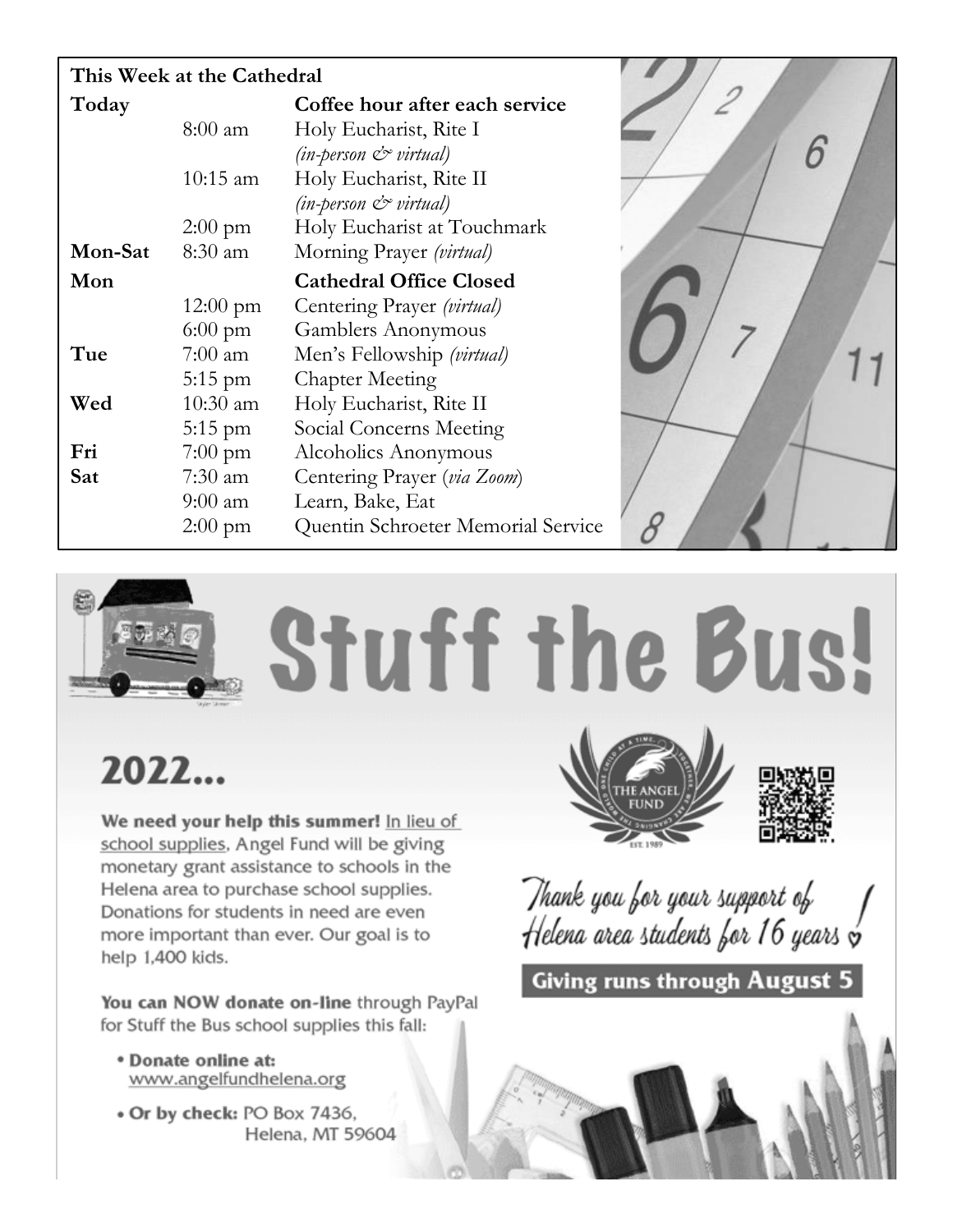

**The Church**for Michael, our Presiding Bishop; for Marty, our Bishop; for Scott, our Dean; for our Deacons, Rick, and John; for Holy Trinity in Troy, and Jill Wilson, the Senior Warden.

**The Government** for Joe, our President; for Greg, our Governor; for Jon, Matt, and Steve, our members of Congress; for Wilmot, Kelley, and Mike, our local area mayors; for the Supreme Court, our judicial system, and all governmental entities.

**The Community** for the staff, volunteers, and beneficiaries of Helena Food Share, and the Friendship Center.

**Comfort & Healing** for Marsha, Bobbi, Sullivan, Cindy, Dick, Peggy, Jean, Vivian, Terry, Barry, Fran, Kevin, Kari, Jennie, John, Carrie, Andrew, Rita, and Robin.

For all those impacted by war and violence, especially the people of Ukraine.

**Those who have died** for The Rev. Steven Yurosko

**Those serving in harm's way** for Shane, Mike, Josh, Tom, John, Erica, Will, Tom, Matthew, and Parker

**Birthdays** 

- **June** 19 Julie Liston
	- 20 Connor Bushnell 21 Ruth Ann Shuler Deborah Swingley



#### **Learn, Bake, and Eat - Ezekiel Bread Saturday, June 25, 10:00 AM to 12:30 PM A light lunch will be served.**

Join us and 8 or 9 of your friends (or friends you haven't met yet) for the third in a series of events that connect biblical lessons and stories with contemporary foodways; particularly foods grown right here at home.

We will be hands on with ancient grains grown in Montana's Golden Triangle; direct descendants of those that were grown and eaten more than 2000 years ago.

What is unique about the bread God instructed Ezekiel to make? It's made of small amounts of six different grains representing the dribs and drabs left in the bottoms of baskets and other containers, including pulses, wheat, and millet. The result is a particularly nutritious bread.

We're limited to how many sets of elbows we can get in the kitchen at the same time, so sign up today! Plan on getting flour dust in your hair, perhaps making a new friend, and learning how to make a new kind bread.

Allergen alert: This is not a gluten-free event.

*Permission to podcast/stream the music in all services obtained from One License with license #A-700000, and St. James Music Press ID# 21549.*

*Hymn permission used by Rite Song a one-time use reprint license for congregational use.*